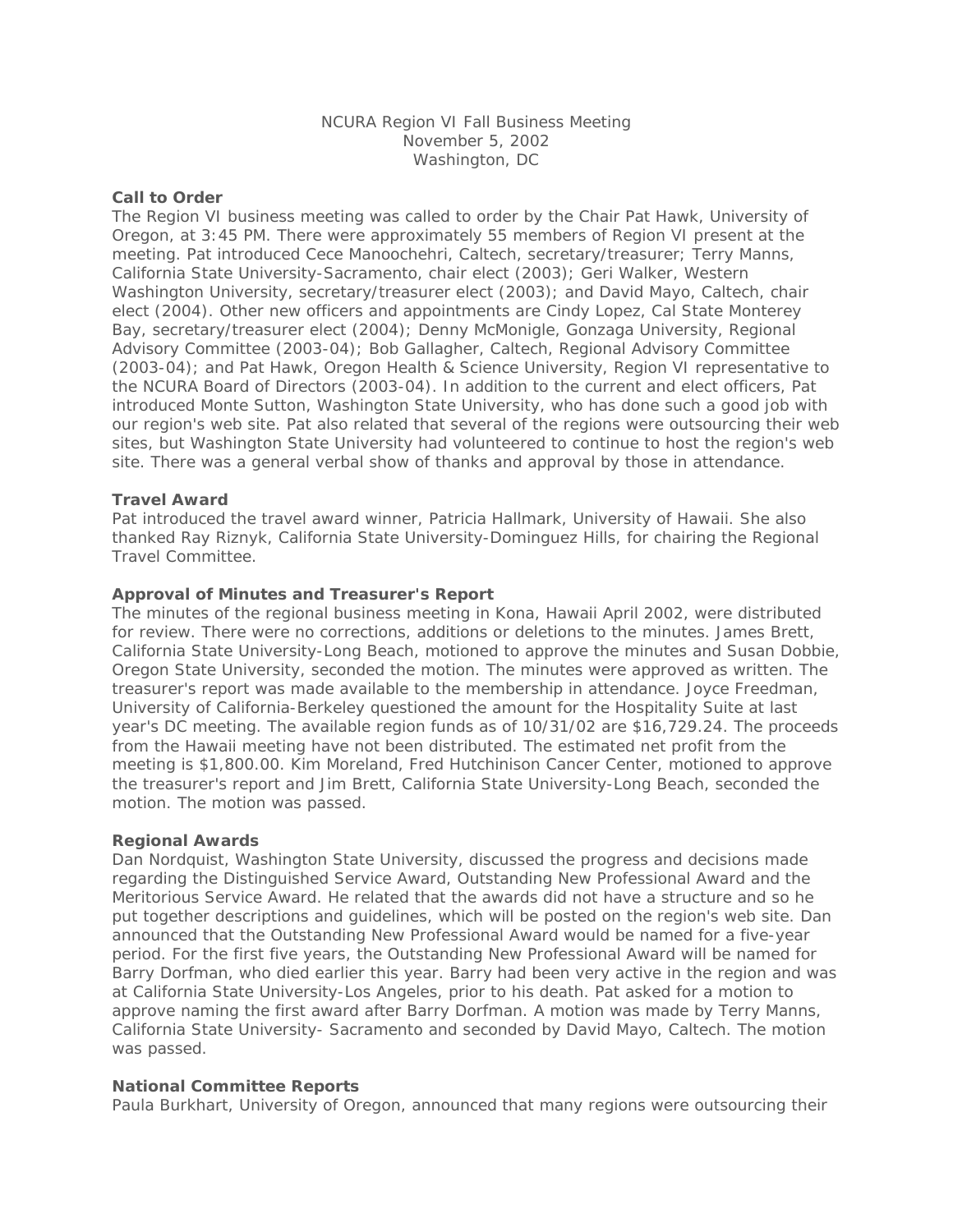web sites. She also brought up the issue of voting for the change in the membership requirements. She added that it would allow individuals who are contributing time and energy to NCURA, but not members of educational institutions, to hold office. Kim Moreland (a past president of NCURA), now at Fred Hutchinson Cancer Center, urged the region's membership to vote for the change. She is currently in this group of individuals. Pat Byers, (a past Chair of the region), now with SRI International, added that her current position is also disenfranchised. Joyce Freedman, University of California Berkeley reported that John Case (NCURA President) had attended most of the regions spring meetings and shared this change with the NCURA membership.

Jim Brett, California State University-Long Beach, shared that when Dr. Robert Ballard (Keynote speaker) spoke on Monday and introduced the education project, he realized that NCURA was closely tied to educational pursuits. He didn't want to lose the University in NCURA's title. Joyce Freedman said there was no plan to take the "university" out of the title.

Paula Burkhart also shared that there will be a "Conflict of Interest" policy in place for NCURA. She said that every Board member and staff committee member would need to sign the statement.

Joyce Freedman explained the new Leadership Institute Program. Anyone interested should fill out and submit an application; twenty-five (25) individuals will be selected for the program. A meeting will be held tonight (11/5/02) on the International Terrace for those interested in learning more. She also announced that Bob Killgoran, NCURA President Elect, has chosen as his mission for 2003, International Relations. She also shared that serving on the NCURA Board had been a great experience.

Pat Hawk added that the new at large Board member was Georgette Sakumoto, University of Hawaii. David Mayo, Caltech, serves on the Nominating & Leadership Development Committee (NLDC). He described the responsibilities of that committee. The NLDC works on the slate of candidates for the national ballot, awards such as the Katherine Core Travel Award and the fundamental classes including the video series.

#### **Next Regional Meeting**

Terry Manns, California State University-Sacramento, who is the region's chair elect, will be the program chair of the Regional meeting for Spring 2003. Region VII will be joining Region VI again this year. He announced that the meeting would be in Denver, Colorado on April 6- 9, 2003. The meeting will be at the Hyatt Regency Denver and the room rate will be \$112.00. There will be about 6 workshops offered on Sunday April 6 and 24 sessions for Monday through Wednesday noon. Terry reminded everyone that he had asked for participation by members who had not gotten involved before. He related that he had asked both Jim Brett and Joyce Freedman to find the keynote speaker and the Tuesday dinner speaker. He had also asked David Mayo to develop the workshop offerings. Regina White of NIH has already agreed to be at the Denver conference. He asked that anyone interested in being involved with the Denver meeting stay after the business meeting. Members for Region VII would also be joining in the group for an initial planning meeting.

#### **New Business**

The new members present were asked to stand up and introduce themselves. There were 13 new members present at the meeting.

Jim Brett asked that all of the past chairs that were present stand up. Those in attendance were: